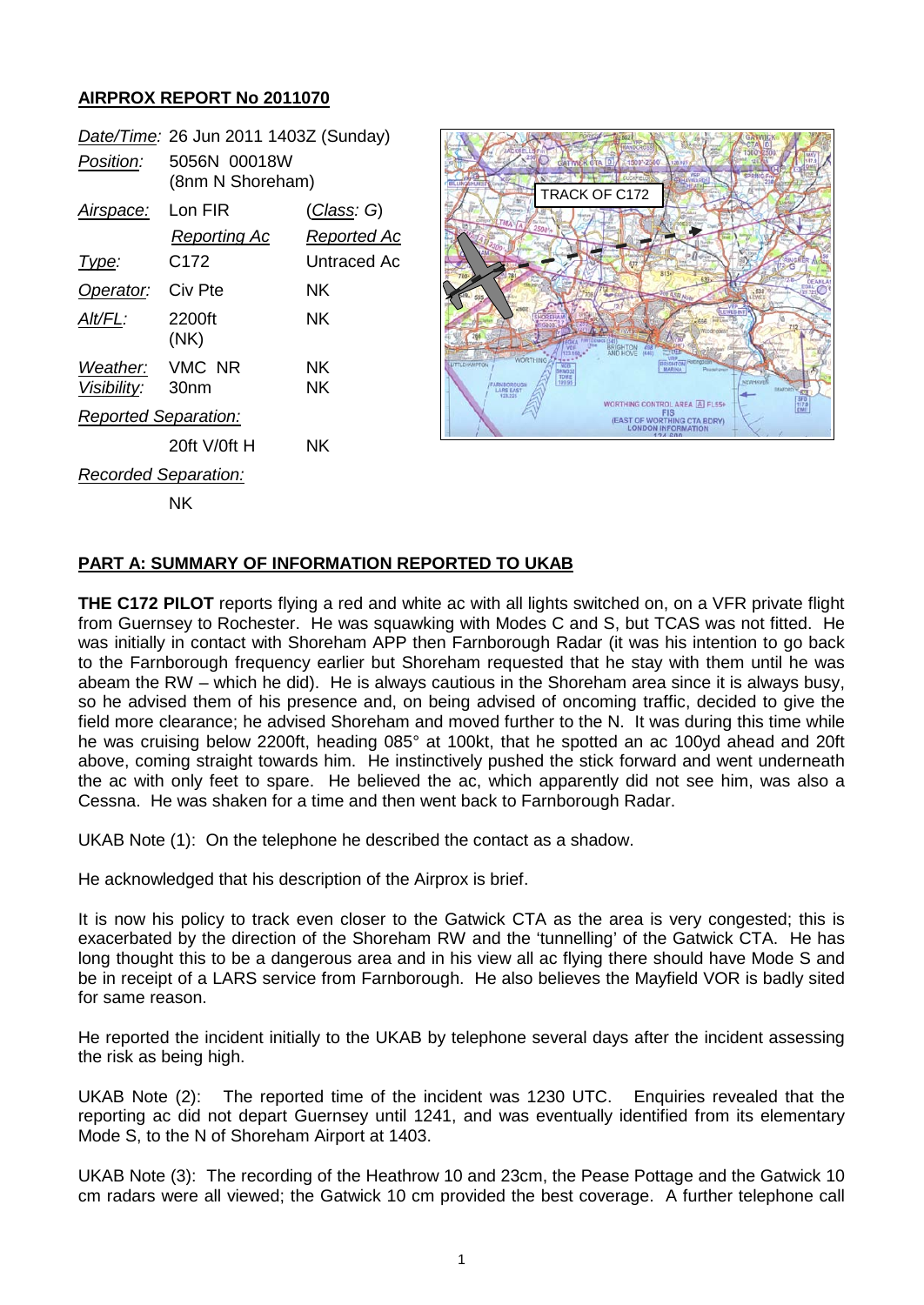to the reporting pilot revealed that although he was confused regarding the time of the event, he was certain that the event took place to the N of Shoreham Airport and that something flew directly above him. During the telephone conversation he stated the following: "something definitely cast a shadow over me, and I suppose it could have been a cloud or a bird''. The radar recording only showed one track getting very close to him, but this track passed 1200ft directly below his ac at 1403:33 in a position 7nm NW of Shoreham (the C172 was at 2200ft and the ac below was squawking 7000 at 1000ft). At 1404:36 the C172 passed about 1nm N of the last seen position of a disappearing primary only contact about 5nm NW of Shoreham. At 1408:33 the C172 passed about 2nm S of the last seen position of another disappearing primary only contact about 6nm NNE of Shoreham. The C172 then tracks 085°, passing 4.6nm N of Shoreham at 1406:51 and at an alt of 2200ft; it continues roughly on that track until 1411 when the recording ends with the ac positioned 11nm NE of Shoreham at alt of 2400ft. No other primary or secondary contacts can be seen within 5nm of the reporting ac. (See also ATSI report below).

**ATSI** reports that the Airprox was reported by the pilot of a C172 operating VFR, on a flight from Guernsey to Rochester. The pilot's written report indicated that the Airprox occurred 8nm to the N of Shoreham at 1230 UTC. The second aircraft is unknown.

The Shoreham controller was operating a combined Aerodrome and Approach control position, without the aid of surveillance equipment.

CAA ATSI had access to the RTF and radar recording, together with the C172 pilot's written report. Shoreham ATC was not aware of the reported Airprox.

METAR EGKA 261250 15005KT 9999 3000S VCFG FEW002 18/16 Q1021= METAR EGKA 261320 15005KT 9999 3000S VCFG FEW002 19/16 Q1021= METAR EGKA 261350 15005KT 9999 VCFG FEW002 19/16 Q1021= METAR EGKA 261420 13006KT CAVOK 20/17 Q1020=

The C172 called Shoreham APP at 1353:55. [Note: this is at variance with the time indicated in the pilot's written report]. Radar recordings show the C172, squawking 5022 (Farnborough LARS) at a position 20.4NM SW of Shoreham. The C172 pilot reported at 3000ft descending to 2400ft from Guernsey to Rochester via the Shoreham overhead. The Shoreham controller agreed a BS, passing the QNH of 1021 and TI on VFR traffic passing S of Shoreham Westbound at 2400ft; the pilot acknowledged the TI and reported 'turning inland a bit'.

At 1357:08, the C172 pilot reported an intention to pass 10nm N of Shoreham at 2500ft and advised going back to Farnborough on 123.15MHz but the Shoreham controller reported that this Farnborough frequency was incorrect and requested that the C172 pilot report N of Shoreham, which the pilot agreed.

During the period that the C172 was in receipt of a BS from Shoreham, radar recording shows the C172 passing abeam 3 other aircraft, at 1358, 1403 and 1404 (see below). However none of these was considered to have been the Airprox as described in the C172 pilot's written report.

At 1358:21 radar recording shows the C172 tracking NE, at a position 14nm W of Shoreham, indicating FL023 and passing 1nm NW abeam traffic Westbound indicating FL025. The ac maintain their respective levels.

At 1403:33, radar recording shows the C172, positioned 7.1nm NW of Shoreham and indicating an altitude of 2200ft. Also shown is an ac on a reciprocal track squawking 7000 and indicating an alt of 1000ft; both ac maintain their respective levels.

At 1404:36, radar recording shows the C172, 5.5nm NW of Shoreham, tracking NE, indicating an altitude of 2200ft and passing 1.3nm NW of a primary contact, tracking SW.